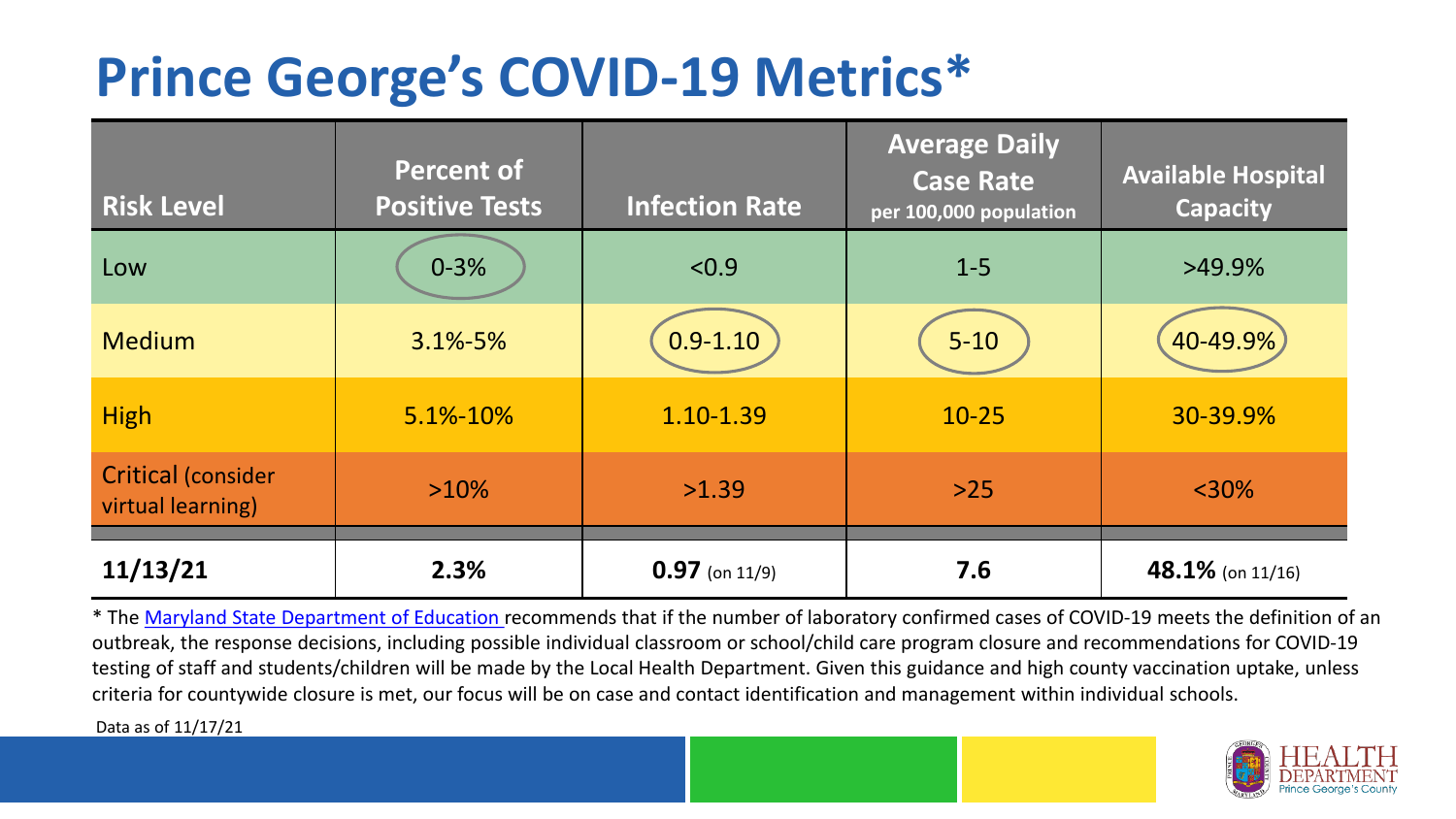# **COVID-19 Community Transmission and Vaccination**

Per the [CDC updated guidance for COVID-19 Prevention in K-12 Schools,](https://www.cdc.gov/coronavirus/2019-ncov/community/schools-childcare/k-12-guidance.html) vaccination is considered the leading prevention strategy for those who are eligible, and **Prince George's County exceeds the percentage of U.S. vaccinations for ages 12 and above**. The CDC also emphasizes using multiple prevention strategies together consistently, included universal indoor masking, as needed based on the level of community transmission and vaccine coverage.



\*County-specific data as of 11/17/21; all other data accessed on 11/17/21 at:<https://covid.cdc.gov/covid-data-tracker>

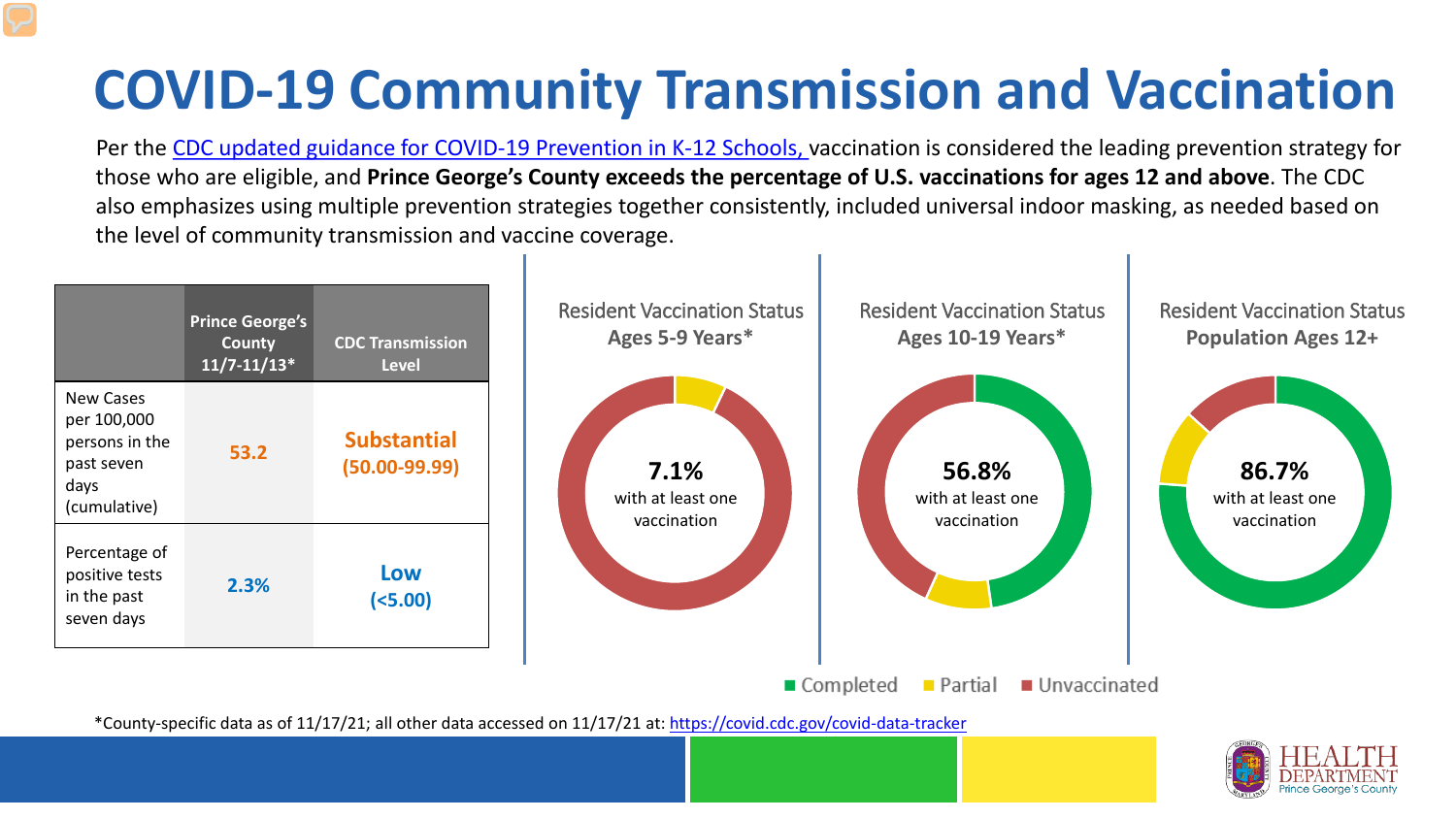### **Testing: Percent Positive** (past 7 days by test date)

The percent of tests returning as positive for county residents was 2.3% at the end of last week. We have remained below 3% for one month.

2.7% 2.5% 2.5% 2.4% 2.3% 2.2% 2.1% 2.1% 2.2% 2.2% 2.3% 2.4% 2.4% 2.4% 2.4% 2.3% 2.3% 2.3% 2.2% 2.2% 2.3% 2.3% 2.2% 2.2% 2.2% 2.2% 2.3% 2.3% 0.0% 0.5% 1.0% 1.5% 2.0% 2.5% 3.0% 3.5% 4.0% 17-Oct 18-Oct 19-Oct 20-Oct 21-Oct 22-Oct 23-Oct 24-Oct 25-Oct 26-Oct 27-Oct 28-Oct 29-Oct 30-Oct 31-Oct 1-Nov 2-Nov 3-Nov 4-Nov 5-Nov 6-Nov 7-Nov 8-Nov 9-Nov 10-Nov 11-Nov 12-Nov 13-Nov

**Percent of Positive COVID-19 Tests by Date Collected** (as of 11/17/21)

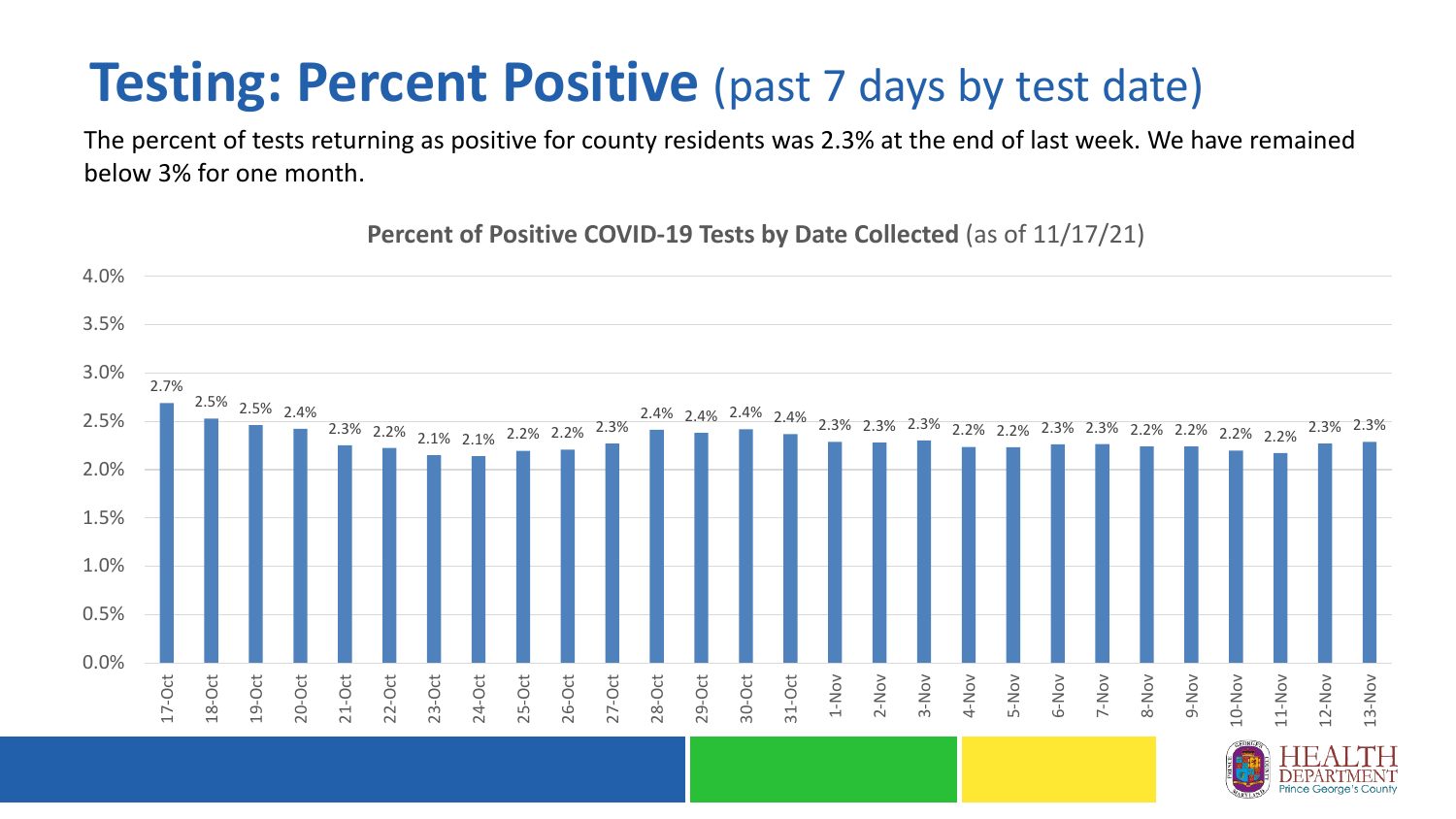## **Infection Rate for Prince George's County**



#### **Estimated by ovidActNow.org**

Accessed 11/17/2021. Each data point is a 14-day weighted average. Presented as the most recent seven days of data as a dashed line, as data is often revised by states several days after reporting.

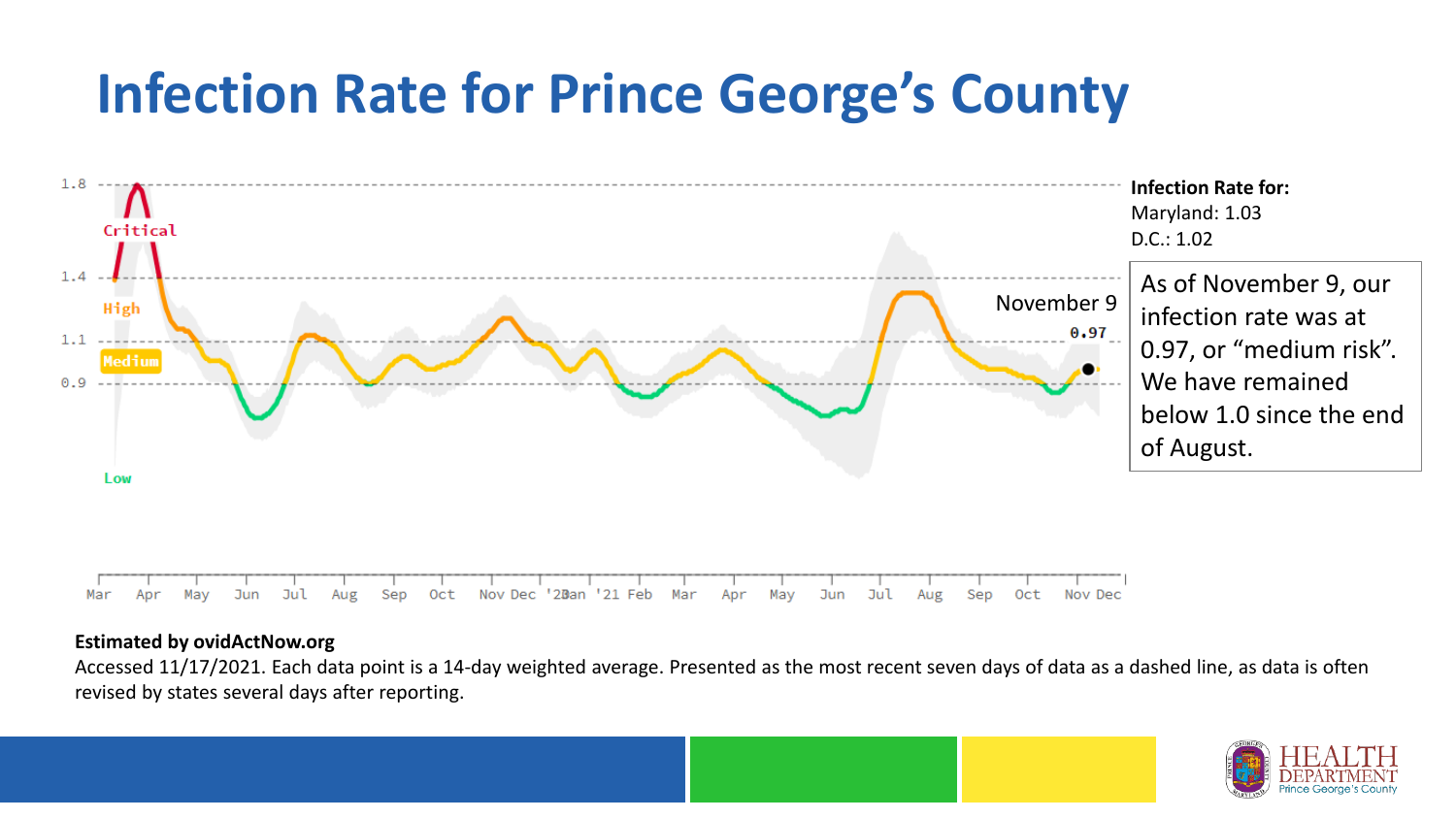#### **Average Daily Case Rate** (7-day Average by test date)

**The daily case rate at the end of last week was 7.6 new cases per 100,000 resident.** We have remained below 8.0 for two weeks.

 $9.1 \cdot 9.2 \cdot 9.0 \cdot 8.6$ 7.9 8.0 7.7 7.9 8.0 7.8 7.9 <sup>8.3</sup> 8.1 8.2 7.8 7.5 7.7 7.5 7.6 7.7 7.8 7.8 7.9 7.6 7.3 7.6 7.6 0.0 2.0 4.0 6.0 8.0 10.0 12.0 14.0 10/17 10/18 10/19 10/20 10/21 10/22 10/23 10/24 10/25 10/26 10/27 10/28 10/29 10/30 10/31 11/1 11/2 11/3 11/4 11/5 11/6 11/7 11/8 11/9 11/10 11/11 11/12 11/13 **Low Risk Medium High**

**Average New COVID-19 Cases Per Day Per 100,000 Residents**

Data as of 11/17/21